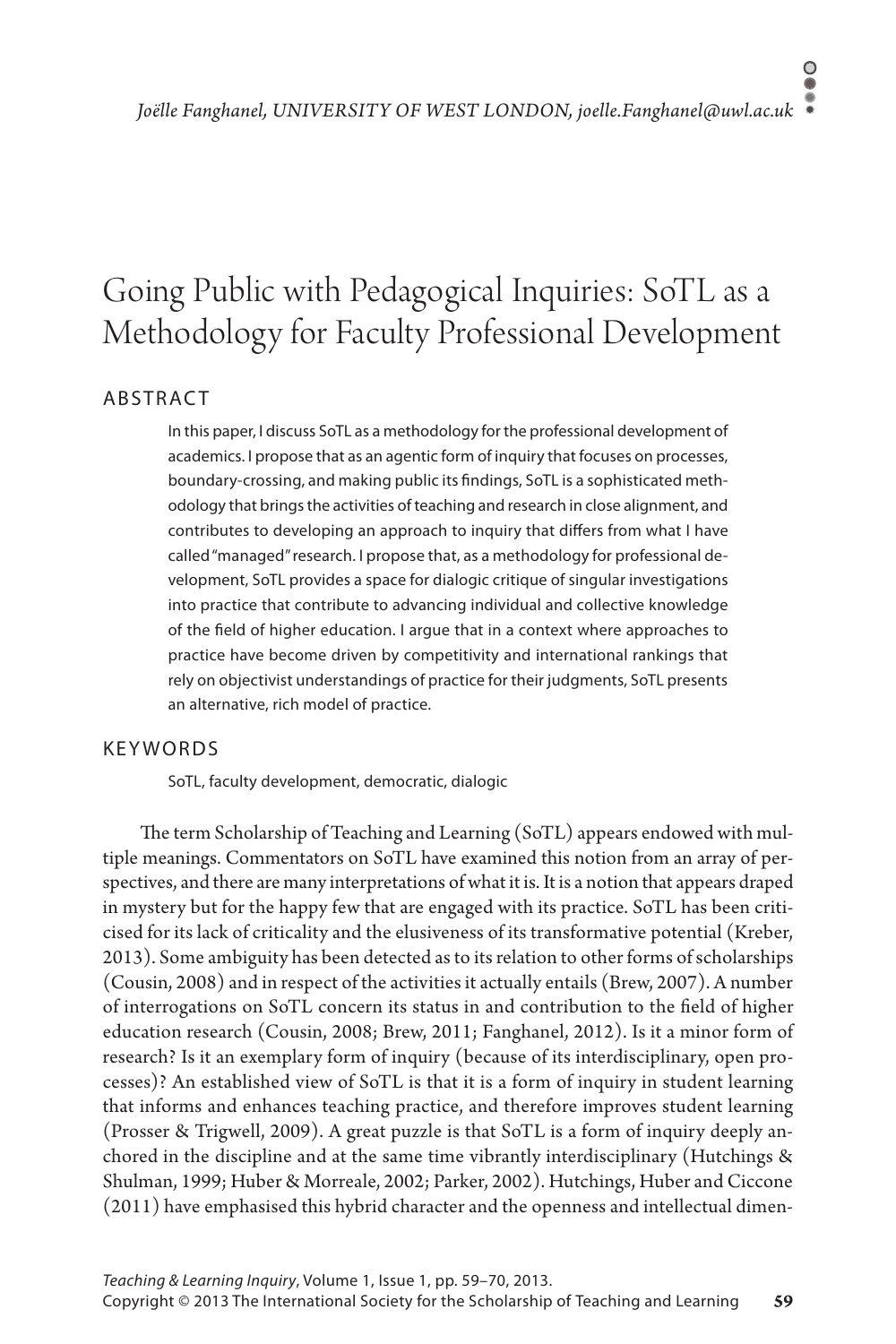#### *Joëlle Fanghanel*

sion of SoTL. Perhaps one of the greatest debates within the SoTL community over the past decade relates to its theoretical capability (Hutchings, 2007; Hutchings & Huber, 2008). Both within and outside the US, SoTL remains a relatively obscure concept that has, however, gained momentum worldwide (McNay, 2009). It has become more prominent in the UK over the past decade, being associated with state-funded initiatives aimed at enhancing teaching and learning across the higher education sector (Fanghanel, 2008).

In this paper, rather than adding to those definitional quandaries, I choose to reflect on what SoTL can do rather than on what SoTL can mean. I propose that as an agentic form of inquiry that focuses on processes, boundary-crossing, and making public its findings, SoTL is a sophisticated methodology for professional development. It brings the activities of teaching and research in closer alignment and contributes to developing an approach to inquiry that differs from what I have called "managed" research (Fanghanel, 2012)—broadly, the strategic management of research outputs intended for research audit purposes. As a methodology for professional development, SoTL provides a space for dialogic critique of singular investigations that contribute to advancing individual and collective knowledge of the field of higher education. In a context where approaches to practice have become driven by competitivity and international rankings that rely on objectivist understandings of practice (translated into reductive, easy-to-read metrics) for their judgments, SoTL presents an alternative to "hard-shelled" (Scott, 2009 p. xiii) or "managed" forms of research. Furthermore, whilst managed research tends to clearly dissociate research activities from teaching activities and promote de-contextualised and dis-intellectualized views of teaching, SoTL fully embraces the complexity and the "intellectual nature"—to cite Hutchings et al again—of educational practice at tertiary level. I outline in this paper the benefits of SoTL as a methodology for professional development in the complex intellectual field of higher education teaching.

#### PROMOTING A DEMOCRATIC AND DIALOGIC FORM OF Professional Development

I will start by situating SoTL in the context of teaching in today's universities and colleges. Higher education, in the West especially, takes place in a context of unremitting competition in the race for attracting and retaining students and funding. This competitive ethos pervades most aspects of university life and academic practices. It is being driven, in the UK particularly, by two seemingly paradoxical policy lines: ever-decreasing direct state funding and ever-increasing state-initiated regulation. The state's intention is to get the best possible output from universities from the least possible input—an instantiation of what Lyotard has called "performativity" (Lyotard, 1984). This approach is sustained by a monitoring of systems and practices through (mainly) quantitative evaluations that compare and rate individuals and institutions. These ratings are interpreted by the public, students, and eventually the sector itself as a proxy for excellence.

I am proposing that SoTL provides a counter-model to this performativity model. It offers a space for critique and endorsement of practice, and for collaboration, which is more powerful to enhance practice than the competitive model that underpins research and teaching activities in higher education presently. I have suggested elsewhere (Fanghanel, 2012) that SoTL, as an approach to academic practice, could inform not just the teaching function but also the research function within universities. As a collaborative transdisciplinary methodology for professional development, SoTL can contribute sig-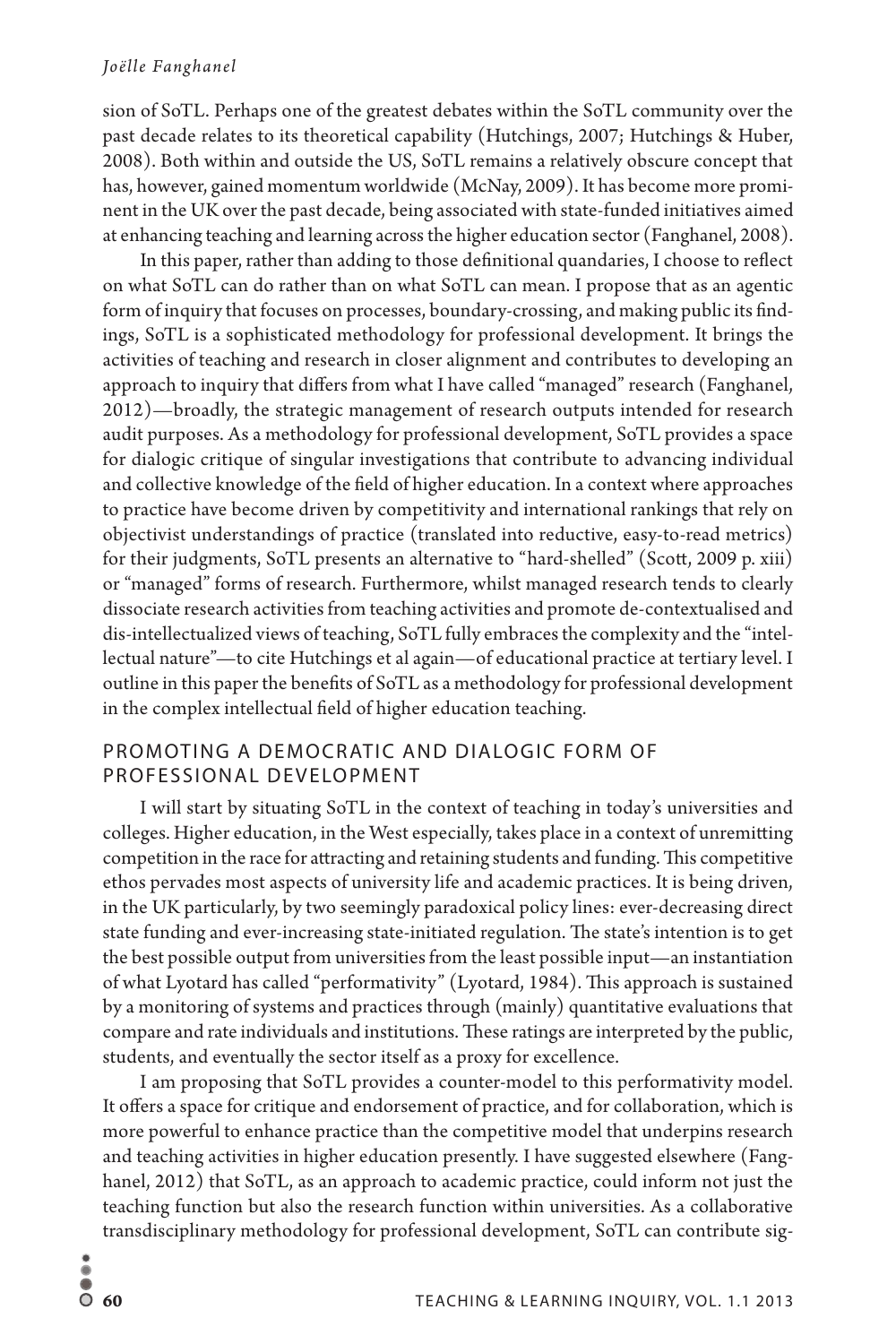nificantly to enhancing understandings of practice. It can also inflect, as a new paradigm, the discovery-based model of research that dominates the academic field by questioning assumptions about objectivity, uncovering the richness of context-related epistemologies, and challenging expectations regarding methodology or theory (Rege Colet, McAlpine et al., 2011; Fanghanel, 2012). I am inspired in my reflection by the work of Callon et al. (2001) who, focusing specifically on scientific research, seek to promote a "dialogic democracy" space for science research  $(p, 10)$ . In their model, there is a strong emphasis on the need to combine laboratory-based experiments with collaborative user-led research. I propose that SoTL is a *democratic* form of inquiry as it enables multiple voices (including academics, students, and student support specialists, for example) to be heard in the public space; it is also a *dialogic* mode of inquiry because of the dissemination strategies it uses, which are based on discussions and dialogue, where "going public" means more than just publishing in academic journals.

## WHY IS SOTL A POWERFUL TOOL FOR PROFESSIONAL Development in Higher Education?

SoTL's richness is not in the model originally devised by Boyer, but in what it has become. There has been much discussion of Boyer's representation of scholarship. Cousin (2008) discerned epistemic bias and the re-introduction of hierarchies within this model, with the scholarship of "discovery" and "integration" being seen as more desirable than that of "application" or "teaching" (p. 92). Elton (2005) thought Boyer's model was not supported by any "convincing rationale" but suggested that the notion of scholarship was close to the Humboldtian notion of "Wissenschaft," which is about learning "in research mode" (p. 108), so somehow condoning the relation to "discovery." Boyer's categories, which he saw as "separate, yet overlapping functions" (Boyer, 1990, p. 16), are in fact quite normative and remain "ideal type" descriptions that may indeed, as suggested by Cousin, not be neutral. In any case, they are not fully recognized by the academic community, nor do they carry equal weight; the scholarship of discovery clearly overpowers all others in the academic "psyche," or in academic structures, at this moment in time.

Considering what the Scholarship of Teaching (as it was originally known) has become, one can state that a significant shift has taken place since the early 1990s in terms of how teaching is being conceptualized—possibly under the influence of constructivist theories of knowledge and campaigns to make explicit the connection between research and teaching. The emphasis has shifted from teaching to teaching and learning with a deliberate intention to bring students into the equation (see Prosser & Trigwell, 1999) and to focus on teaching as a reciprocal process. In this context, over the past two decades or so, teaching and learning has become a valid field of inquiry in its own right, and SoTL a space where both critique and endorsement of practice can take place. SoTL has produced an interdisciplinary body of knowledge disseminated through retreats, seminars, online discussions, conferences, and publications. I argue that its power as a professional development tool in universities stems from the following characteristics:

- It examines processes that impact on the learning experience rather than seeing teaching as a self-contained context-free action.
- It acts as a device for the transfer of knowledge to specific disciplinary and institutional contexts.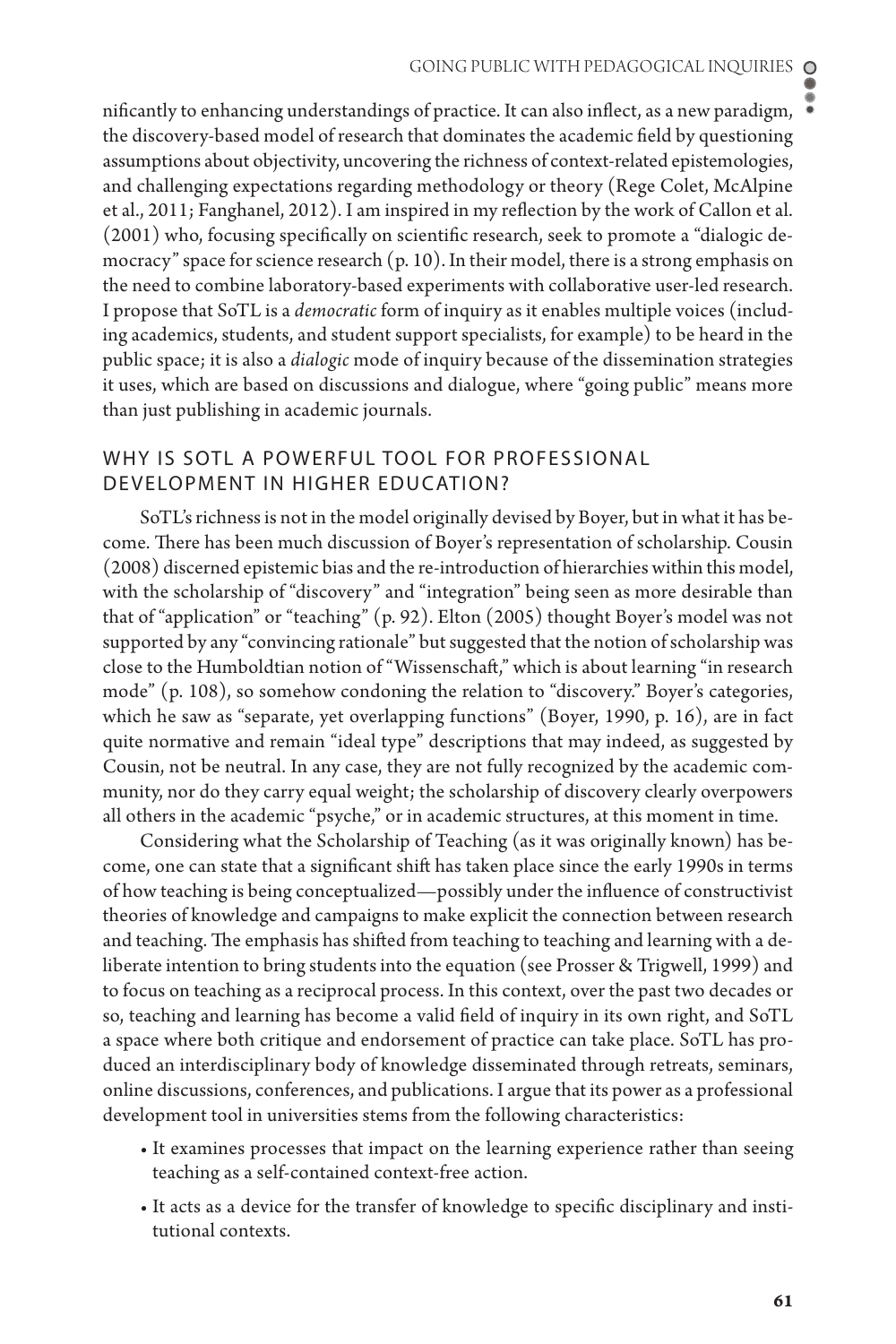- It provides spaces for interdisciplinary and cross-institutional reflection.
- It is a scholarly methodology to monitor and evaluate educational innovation.

There exists a range of models to promote the professional development of academics. Mentoring, for instance, is a well-established model to induct newcomers into a community of practice (Blackwell & McLean, 1996; Cox, 1997; Knight & Trowler, 1999; Buchanan et al., 2008). In Australia, the UK, and some European countries, more formal inductions into the knowledge base of teaching and learning have been introduced that have resulted in formal academic programmes tailored to the needs of academics. Capitalizing on informal learning has also been suggested as an effective way to develop understandings of practice (Knight, et al., 2006). The main limitations of these models have been examined (e.g., Knight, 2002; Fanghanel, 2004; D'Andrea & Gosling, 2005; Trowler et al., 2005; Manathunga, 2006; Kandlbinder, 2007; Lee et al., 2010). These limitations relate *inter alia* to a lack of acknowledgment in mentoring of issues of power, to the assumption that seniority warrants knowledge and insightfulness into teaching and learning, to the lack of attention given to teaching and learning as a collective endeavour, and to the need to promote a *formal* understanding of practice based on a body of knowledge that has been peer-reviewed and tested.

At the risk of over-simplifying this body of research, I will say that teaching in higher education is an activity that cannot be reduced to a set of principles of good practice, or prescriptive recipes. Because it involves people, processes, and contexts, and because it is mediated through the interplay of agency (how people act in practice) and structures (the curriculum, rules regulating assessment and progress, regulations on attendance and quality), teaching and the management of learning are highly complex activities. I therefore argue that inquiry into practice through SoTL is *the only way* for academics to understand practice and maintain a sense of manageability in respect to their interactions with students. It also anchors professional development in a non-deficit paradigm (Hutchings et al., 2011) where the focus is on systematic critical examination of an ever-changing object of inquiry. By the same token, it shifts the emphasis of inquiry from a focus on product (number of citations, impact factors, institutional and departmental rankings) to a focus on process (how practice can be changed through inquiry, discussion, and experimentation). This is instantiated in the focus on dissemination that is inherent in SoTL— "going meta" (Hutchings & Shulman, 1999, p. 12), sharing spaces where analyses of practice are reviewed and debated, thus building the "commons" where resources and knowledge sharing is open to all.

# SoTL as a Process-Focused Methodology that ACKNOWLEDGES THE COMPLEXITY OF PEDAGOGICAL PRACTICE

I am particularly interested in the process-focused nature of the SoTL inquiry. With its emphasis on methods, reflection, and dialogue rather than on outputs, it has potential as a paradigm-shifting method of inquiry—emphasizing the local, collaborative, and dialogic nature of practice and the transformation of practice through inquiry. As indicated earlier, competitivity has been the driving force behind teaching and research activities in universities for several decades now. In the UK and Australia particularly, where national ratings of research outputs have been operationalized across the sector through a national scheme for research excellence, institutions, departments, and individuals have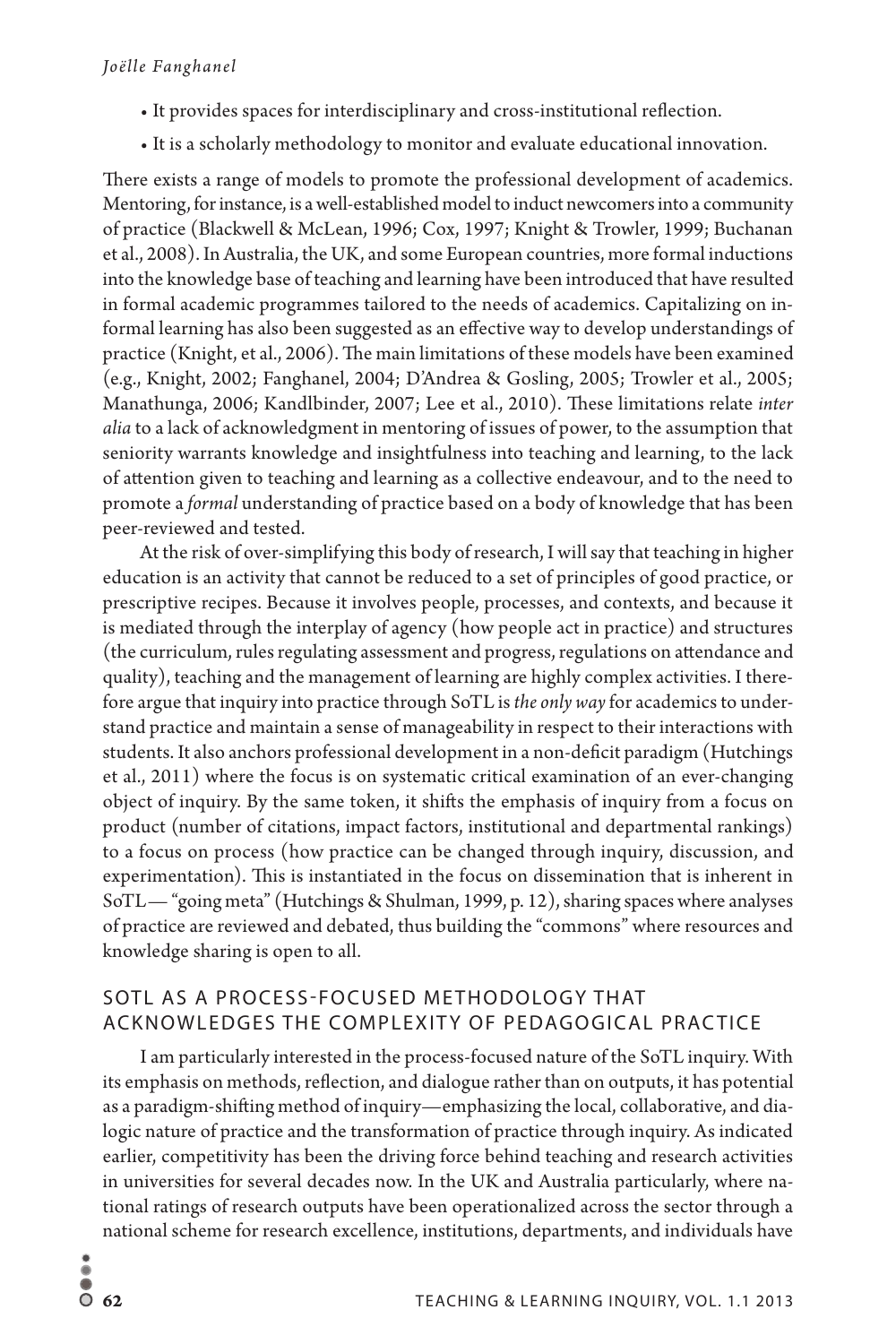developed strategies to play the research "game" (Lucas, 2006, pp. 93-94). Some (perhaps predictable) consequences of this approach are beginning to emerge as examples of misconduct showing researchers taking short-cuts, fabricating and falsifying findings for the sake of getting published. In contrast, SoTL promotes collaborative dialogic inquiry environments that are suited to today's context and can challenge the dominance of managed research. The aim in SoTL is not to publish but to uncover the complexity of academic practice through reflection and engagement with relevant partners (colleagues, students) and to draw lessons that are subjected to debate and contradiction. Change emerges from inquiry.

### SoTL as a Mechanism to Facilitate Cross-Fertilization and Transfer to Specific Contexts

Faculty development is a relatively immature field, indeed only embryonic in some parts of the world. Whilst research development is a well-established activity as part of doctoral education programmes, the concept of academic professional development for teaching in higher education is relatively new. It has not been fully exploited in Europe in particular, where the licence to teach, without any specific preparation, a subject in which one is an expert is often taken for granted. The countries and regions that have developed frameworks to support faculty in their roles as teachers generally rely on central development programmes or centralised forms of interventions through student evaluations of their courses. Some attention has been paid to the importance of anchoring faculty development programmes in the disciplines (Manathunga, 2006; Peseta, Manathunga, & Jones, 2010), but on the whole the education of new faculty tends to rely on pedagogical models that do not problematize transfer of knowledge from one context to another: from a generic context to discipline-specific practice, and from an abstract conceptualization to a specific department where routines and beliefs about teaching and learning may be different. In spite of an important body of research that shows the difficulty of transferring knowledge from one context to another (e.g., Tuomi-Gröhn & Engeström, 2003; Guile & Young, 2003), and specifically of transferring knowledge gained on the faculty educational programmes to situated practice (Fanghanel, 2004; Fanghanel, 2007), typically in the UK, it is generally a central programme that introduces academics to the complexities of academic discipline-based practice.

In a study published a few years ago, examining the forms of educational programmes available to new lecturers in the UK within a theoretical paradigm in which the context of practice was seen as critical to change, I identified specific context-related challenges to transfer from central programmes to local practice (Fanghanel, 2004):

- New lecturers have little agency within their own department to operationalise changes in practice.
- Lecturers' ideologies and their beliefs about the purpose of a university education may clash with theories and ideas explored on faculty development programmes.
- Unless the department facilitates a translation of what has been learnt on programmes to practice, transfer is jeopardised by specific policies or ways of working in the academic departments.
- The influence of senior colleagues and mentors within a department is crucial to mediate the interface with central educational development programmes.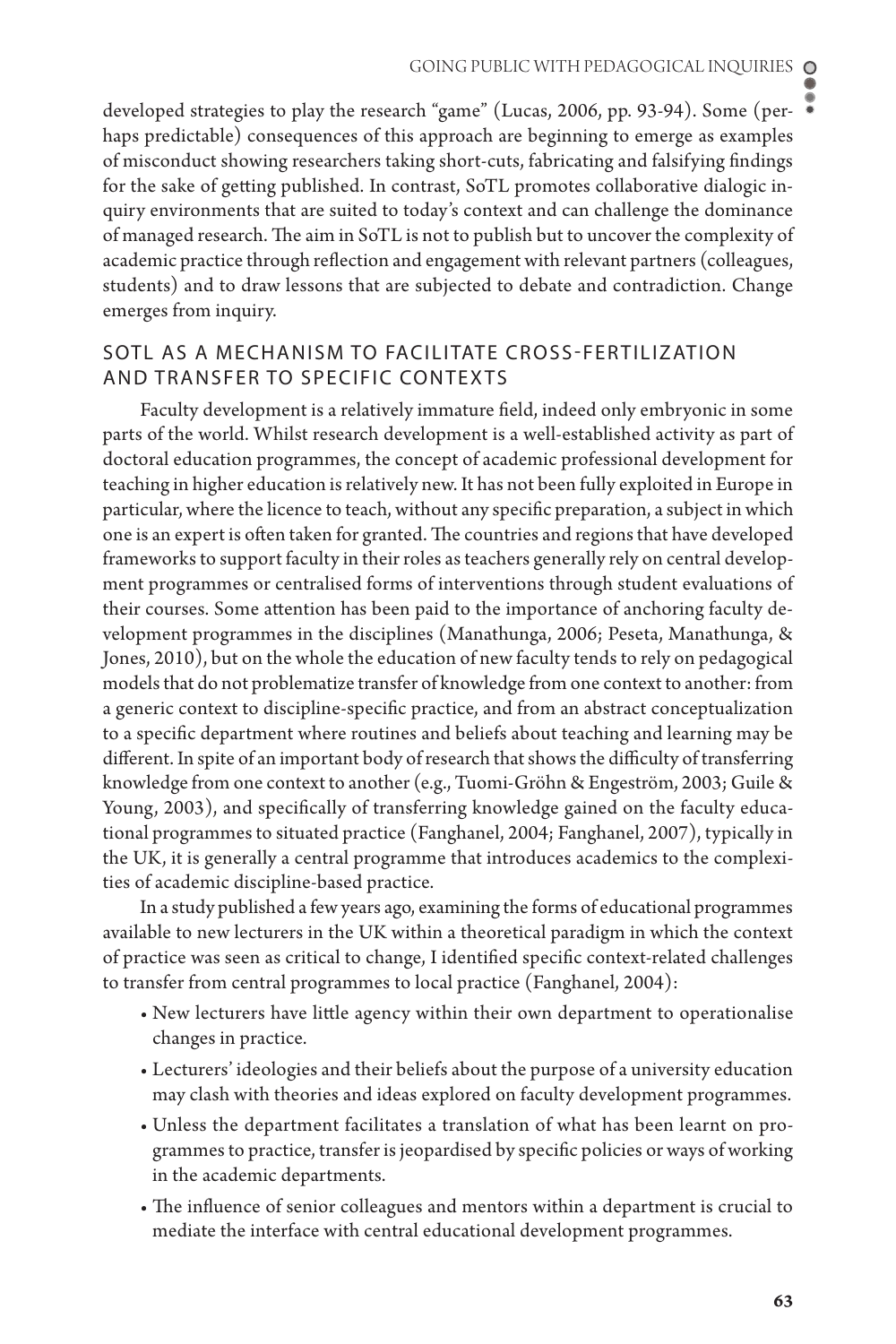• Discipline conventions and beliefs about the discipline play a significant part in the way new lecturers will teach in practice.

To theorise a little about this challenge of transferring to a different context, I would like to consider the work of researchers who have reflected on transfer by analysing practice within the theoretical framework of "activity systems" (i.e., Guile & Young, 2003: Tuomi-Gröhn & Engeström, 2003). For these researchers, transfer is not simply a cognitive activity inherent in the learning process, as cognitivist theorists tend to see it when they envisage learning as residing solely "in the head." Nor do they see it as something that is emerging from inference from the context of practice as do advocates of "situated learning" (e.g., Lave & Wenger, 1991; Brown, Collins, & Duguid, 1989). Lave and Wenger, for example, see transfer as the ability to identify the affordances of practice to deploy what has been learnt in another context, but they do not give any indications about *how* this happens. Engeström and the activity theorists cited above, on the other hand, propose that the facilitation of transfer to a new context must be deliberately embedded in the learning event. They suggest that the pedagogical approach of a teacher must therefore include what they call "expansive learning," defined as "when some individuals involved in a collective activity take the action of questioning the existing practice" (Tuomi-Gröhn & Engeström, 2003, p. 30).

So expansive learning envisages individual learning in the context of practice as occurring through collective reflection and development. The emphasis is on "common/ shared activity," the analysis of "developing systems," and "recruiting a growing number of participants in the transformation effort" (Tuomi-Gröhn & Engeström, 2003, p. 30- 31). They therefore suggest that a critical dialogic approach is needed to make practice progress through expansive learning. They propose that transfer through expansive learning is facilitated by the following:

- Questioning received wisdom
- Analysis
- Modelling—construction of a model that is not initially known to the instructor
- Examining the model
- Implementing solutions/ideas and new models of practice
- Consolidating practice and proliferating
- Evaluating

(Adapted from Tuomi-Gröhn & Engeström, 2003, p. 31)

SoTL work is a process in which this kind of reflective methodology is used: questions are asked about existing practices; analysis (and hypotheses) are applied; and new models are devised, implemented, and tested, reinforcing and transforming existing practices. At its best, SoTL also allows for the learning from practice to feed back into theoretical conceptualization of teaching and learning. Given the crucial role of the context of practice when one seeks to understand teaching and learning, and the significant impact of the meso level of practice (the department) in enabling or preventing change, SoTL—as a space of encounter between theory and practice—is a potent locus. Its potential as a methodology for enhancing practice is greater than that of methodologies that do not clearly articulate a theory of change—whether they assume unproblematic transmission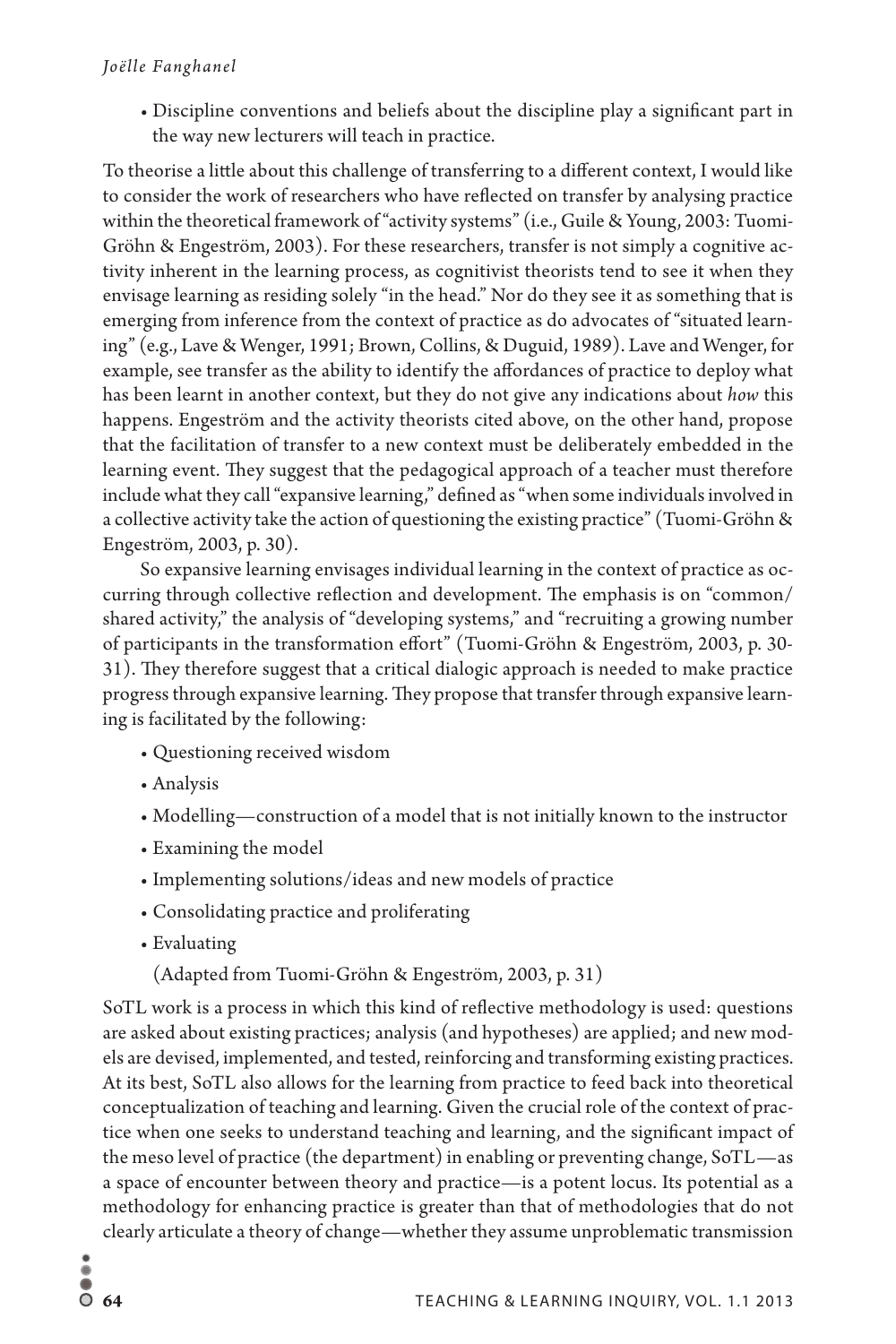of educational 'wisdom' (as in mentorship programmes) or transmission of an educational knowledge base (as in the case of the programmes accredited in UK universities for example) or whether they rest on theoretical models that privilege informal learning (Eraut, 2000; Knight, Tait et al., 2006). For the sake of my argument, and to sum-up this section, I propose that the transfer of pedagogical principles to specific disciplines is as challenging as the transfer of abstract knowledge to new situations or new contexts of which Tuomi-Gröhn and Engeström talk, and I see SoTL as a vehicle for linking these intellectual and practical dimensions of teaching. To use Guile and Young's (2003) terminology, SoTL supports "boundary-crossing" (p. 79).

It is also very important in my view that this process happens in heterogeneous groups. Academics are not all coming from the same communities and horizons, and heterogeneity enables progress. SoTL is a community of practice engaged in testing and critiquing pedagogical principles across disciplines. The richness gained from exchanges with other disciplines and other contexts cannot be under-estimated; the potential impact for institutional enhancement is significant (Hutchings, Huber et al., 2011). Hutchings (2007) and Hutchings and Huber (2008) have identified SoTL's theoretical richness and shown that academics resort in particular to semiotics, reader-response theory, hermeneutics, error and misconceptions (linguistics, language), and resilience theories to examine their pedagogical practice. They conclude that SoTL "does not come from a single body of work or field, nor does it travel in a straight line" (Hutchings & Huber, 2008, p. 232). There is increasing variety and richness in the theories used in SoTL and therefore scope for these theoretical inputs to be travelling across disciplines. Huber and Hutchings talk of SoTL as a "big tent" that accommodates different theoretical viewpoints (2005, p. 30). SoTL is also a "trading zone" (Huber & Morreale, 2002, p. 73), a space where goods are being exchanged (ideas, methods, references) and collaborations are being formed. The emphasis on learning from other disciplines, becoming able to understand varied theoretical or ideological positions, in other words learning from that which is different, seems to me one the great assets that SoTL yields. Learning to see from a different perspective is possibly one of the most important attributes for both academics and students to effectively study and work in today's world.

## SoTL as a Methodology to Monitor and Evaluate Educational Innovation

Finally, at the institutional level, I propose that SoTL is a vehicle suited to monitor and evaluate innovation. Innovation in teaching and learning is not necessarily radical. It is probably best managed through incremental, small-scale, reflective steps that involve students and teaching teams, through reflection on "real" effects, rather than on "espoused" effects, and through cycles of feedback (Argyris, 1977). SoTL supports this process as an approach that allows for the scaffolding of innovation in the curriculum through cycles of reflection and experimentation. Outcomes of the inquiry feed back into practice and inform the next cycle of inquiry. SoTL thus informs academics about the degree of success of an intervention or about students' perceptions of a novel strategy. This approach is relatively risk-free, as it generates change that is monitored at local level through iterations of inquiry over the long term.

Thus, practice informed by SoTL (often applied to innovative endeavours) is selfmonitored through inquiry. The examples of such self-constructed innovation listed below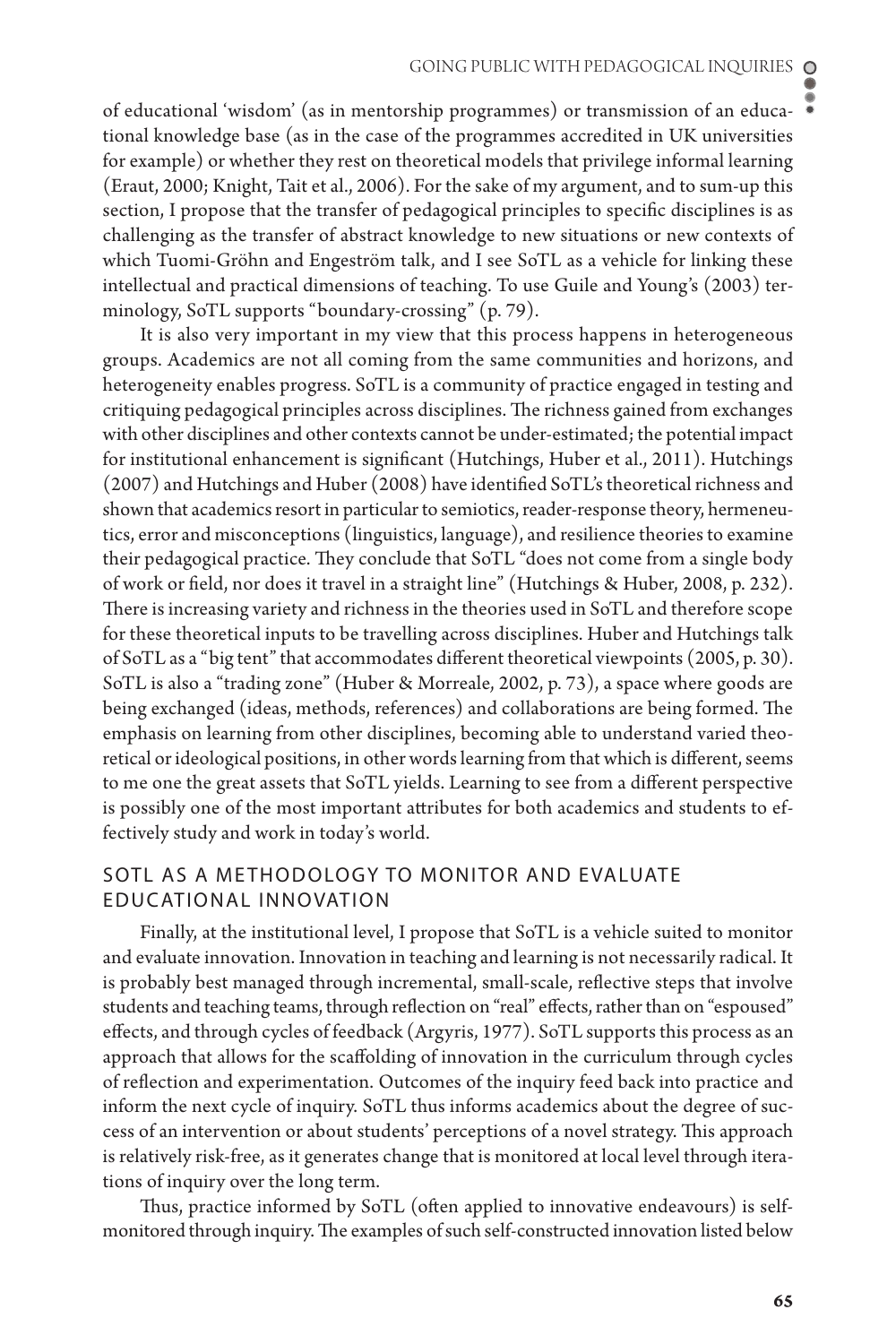### *Joëlle Fanghanel*

have emerged from a quick browsing of the papers presented at the London SoTL International Conference between 2004 and 2010. It is not a comprehensive collection of examples of innovations that have been subjected to inquiry, but it serves to illustrate the way in which SoTL warrants purchase on innovation through testing effects and impact on students. The areas of innovation included the following:

### *Assessment*

Self-assessment Formative assessment Portfolio assessment Innovative ways of combating plagiarism Ipsative assessment (assessment which is based on a comparison with a learner's previous performance rather than external standards)

# *Learning*

Learning logs to develop meta-cognitive skills Mind-mapping to promote understanding Thinking experiments Enhancing writing/key skills Online writing to develop critical thinking Motivation strategies Scientific writing to enhance the link between teaching and research Problem-based learning to facilitate the development of clinical reasoning skills Motivational interviewing Undergraduate publishing Intercultural learning

# *Use of technology*

Newsroom classroom model for media students Using media to develop inspirational learning Audio feedback and electronic feedback to combat plagiarism Online discussions to promote learning Mobile tutoring Web 2.0 Simulations Multi-media/video to develop students' perceptions of learning Other forms of technology-enhance learning

# *Practice/industry interface*

Developing ethical awareness Involving employers in the curriculum Doctor role modelling

# *Faculty development*

Interdisciplinary teaching Interdisciplinary collaborative pedagogy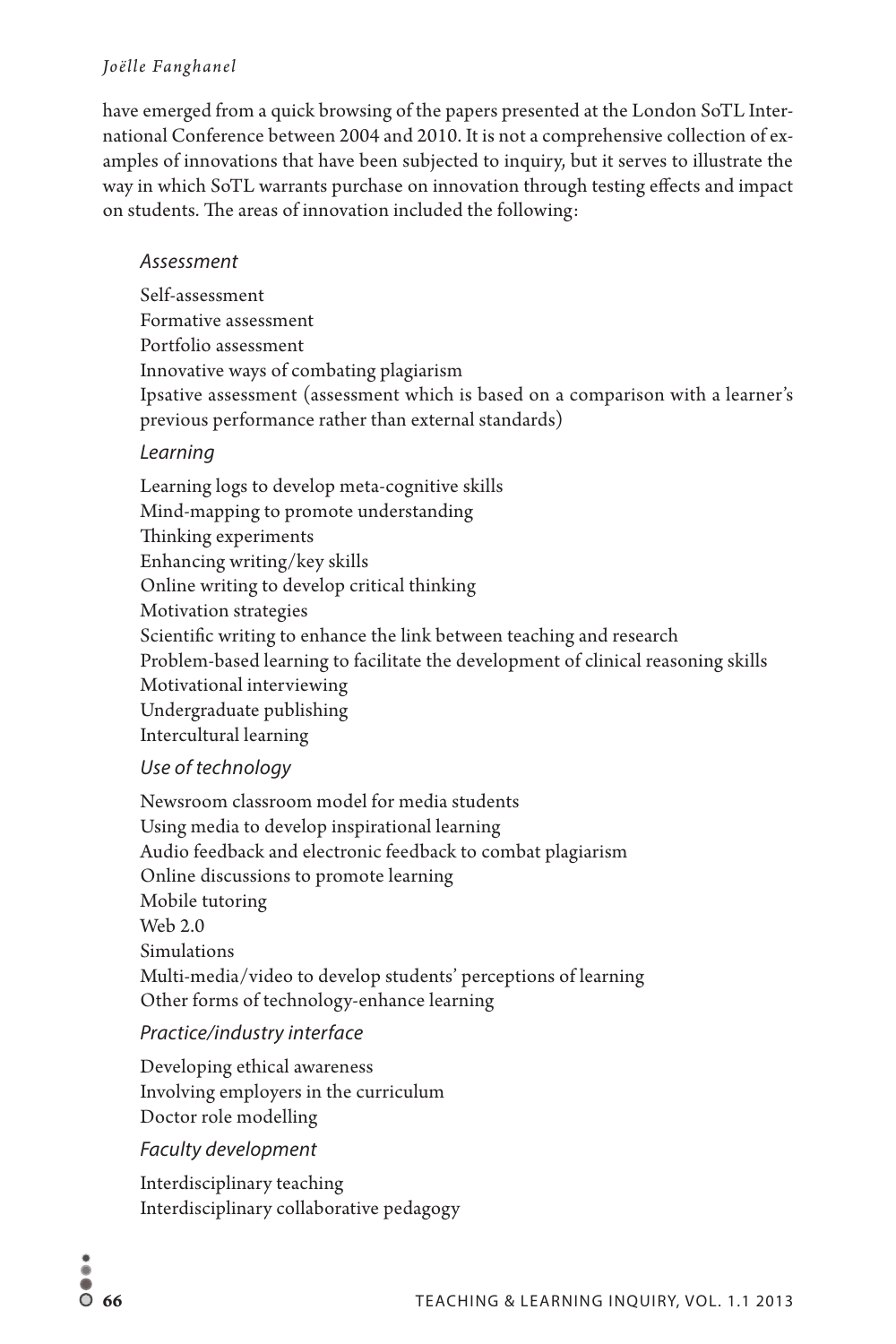Interdisciplinary curriculum Interdisciplinary research (English and Maths; Law and Music) Developing undergraduate research Patterns of participations in small group teaching

This list shows, as Hutchings et al  $(2011, p. 9)$ , suggest, that SoTL contains "multitudes" the big tent paradigm. I propose that SoTL practice is particularly suited to supporting innovation in higher education as it enables faculty to work collaboratively, and learn from each other as they discover new ways of engaging with student learning. They can thus walk away from the "pedagogical solitude" (Hutchings, et al., 2011, p. 125) they may experience as innovators in university departments.

#### Conclusion

Whilst there has been criticism levelled at the SoTL community in terms of the quality and usefulness of its outputs and of the varying degree of theorisation in its work, those debates have only served to reinforce the paradigms associated with managed research and have deflected from the real strengths of the SoTL approach in developing practice through *criticality*, *direct experience*, and reliance on *theoretical/abstract knowledge*. Rather than being a "show and tell" act, the SoTL approach provides a reflective methodology for the professional development of academics. It is therefore not a lower form of educational research but a sophisticated and strategic form of professional development that focuses on processes, working across boundaries, and making public its findings. It is a model of inquiry that is altruistic—the emphasis is on getting to know better so that students benefit from that knowledge—and democratic as it engages multiple voices in the public space.

I will conclude on the challenges ahead. The main challenge for SoTL is not in the approach itself but rather in how the SoTL community is able to communicate better understandings of what it can do. The opposition with "proper educational research" is just not sufficient; the question of "rigor" is epistemologically an irrelevance if one seeks to develop more singular methodologies to develop richer conceptualizations of practice (Cousin, 2008, pp. 96-97). A second challenge is to promote the value of this form of inquiry so that it can become a form of mainstream professional development without losing its altruistic and democratic components. The third challenge is to better understand and manage the interface with the department and the discipline where ultimately the practice is located. Finally, I believe there is also scope for SoTL to develop a stronger political (in the original Greek sense) voice in the HE landscape to shape practices and curricula in universities that can respond to the challenges of educating students to live and work in a globalised world. SoTL has a strong role to play in developing pedagogies that provide a safe space for contestation, collaboration, and dialogue and are underpinned by the complex theories of knowledge that are appropriate to meet the challenges of living in today's complex world. It also has a strong role to play in ensuring that the values I have defended here (collaboration, democracy, dialogue, altruism) do not get lost as governments focus on the economic and revenue dimensions of higher education.

*Joëlle Fanghanel is Professor of Higher Education and Director of the Institute for Teaching, Innovation and Learning at the University of West London, United Kingdom.*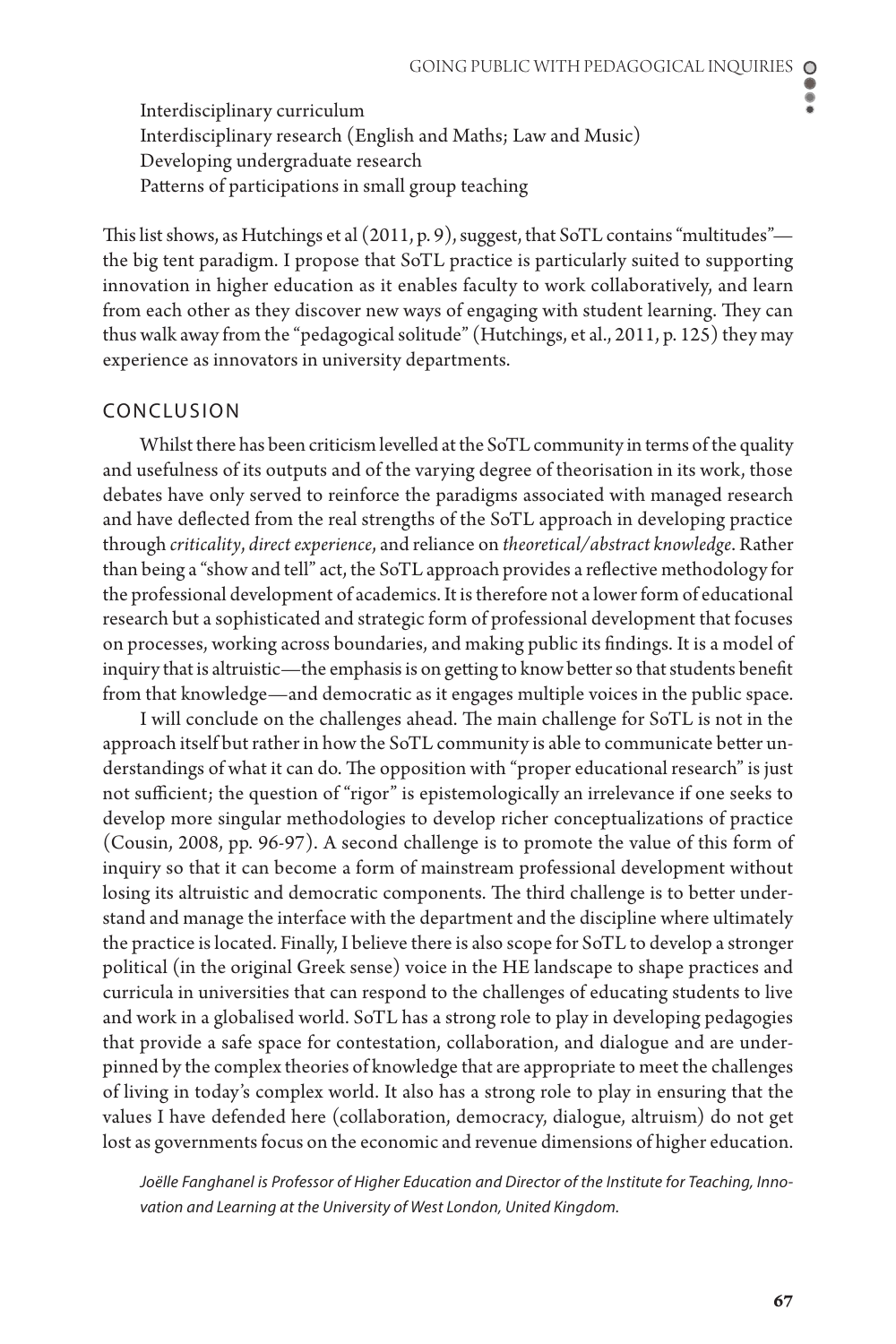#### **REFERENCES**

- Argyris, C. (1977) Double loop learning in organizations. *Harvard Business Review* 55 (5): 115 - 125.
- Blackwell, R. and McLean, M. (1996) Mentoring new university teachers. *International Journal for Academic Development* 1 (2): 80-85.
- Boyer, E. (1990) *Scholarship Reconsidered: Priorities of the Professoriate.* Princeton, New Jersey: Carnegie Foundation for the Advancement of Teaching.
- Brew, A. (2007) Approaches to the scholarship of teaching and learning. In A. Brew and J. Sachs (Eds.), *Transforming a University: The Scholarship of Teaching and Learning in Practice.* Sydney: Sydney University Press: 1-10.
- Brew, A. (2011) Higher Education Research and the Scholarship of Teaching and Learning: The Pursuit of Excellence. *International Journal for the Scholarship of Teaching and Learning* 5 (2): http://www.georgiasouthern.edu/ijSoTL.
- Brown, J. S., Collins, A. and Duguid, P. (1989) Situated Cognition and the Culture of Learning. *Educational Researcher* 18: 32 - 42.
- Buchanan, J., Gordon, S. et al. (2008) From mentoring to monitoring: the impact of changing work environments on academics in Australian universities. *Journal of Further and Higher Education* 32 (3): 241-250.
- Callon, M., Lascoumes, P. and Barthe, Y. (2001) *Acting in an Uncertain World: An Essay on Technical Democracy.* Cambridge, Massachusetts and London, England: The MIT Press.
- Cousin, G. (2008) Reconsidering scholarship reconsidered. In R. Murray. *The Scholarship of Teaching and Learning in Higher Education.* Maidenhead: McGraw-Hill The Society for Research into Higher Education and Open University Press: 91-97.
- Cox, M. D. (1997) Long-term patterns in a mentoring program for junior faculty: Recommendations for practice. *To Improve the Academy* 16: 225 - 268.
- D'Andrea, V. and Gosling, D. (2005*) Improving Teaching and Learning in Higher Education: A whole institution approach.* Maidenhead: The Society for Research in Higher Education and Open University Press.
- Elton, L. (2005) *Scholarship and the Reseach and Teaching Nexus*. In R. Barnett. *Reshaping the University: New Relationships between Research, Scholarship and Teaching* Maidenhead: The Society for Research in Higher Education and Open University Press: 108-118.
- Eraut, M. (2000) Non-formal learning, implicit learning and tacit knowledge in professional work. In F. Coffield. *The necessity for informal learning*. Bristol: The Policy Press: 12 - 31.
- Fanghanel, J. (2004) Capturing dissonance in university teacher education environments. *Studies in Higher Education* 29 (5): 575 - 590.
- Fanghanel, J. (2007) Local responses to institutional change: a discursive approach to positioning. *Studies in Higher Education* 32 (2): 187-205.
- Fanghanel, J. (2008) The Shaping of SoTL in the UK: Reflections on the London SoTL International Conference*. ISSoTL Newsletter* 3 (1): 9 -10.
- Fanghanel, J. (2012) *Being an Academic*. London and New York: Routledge.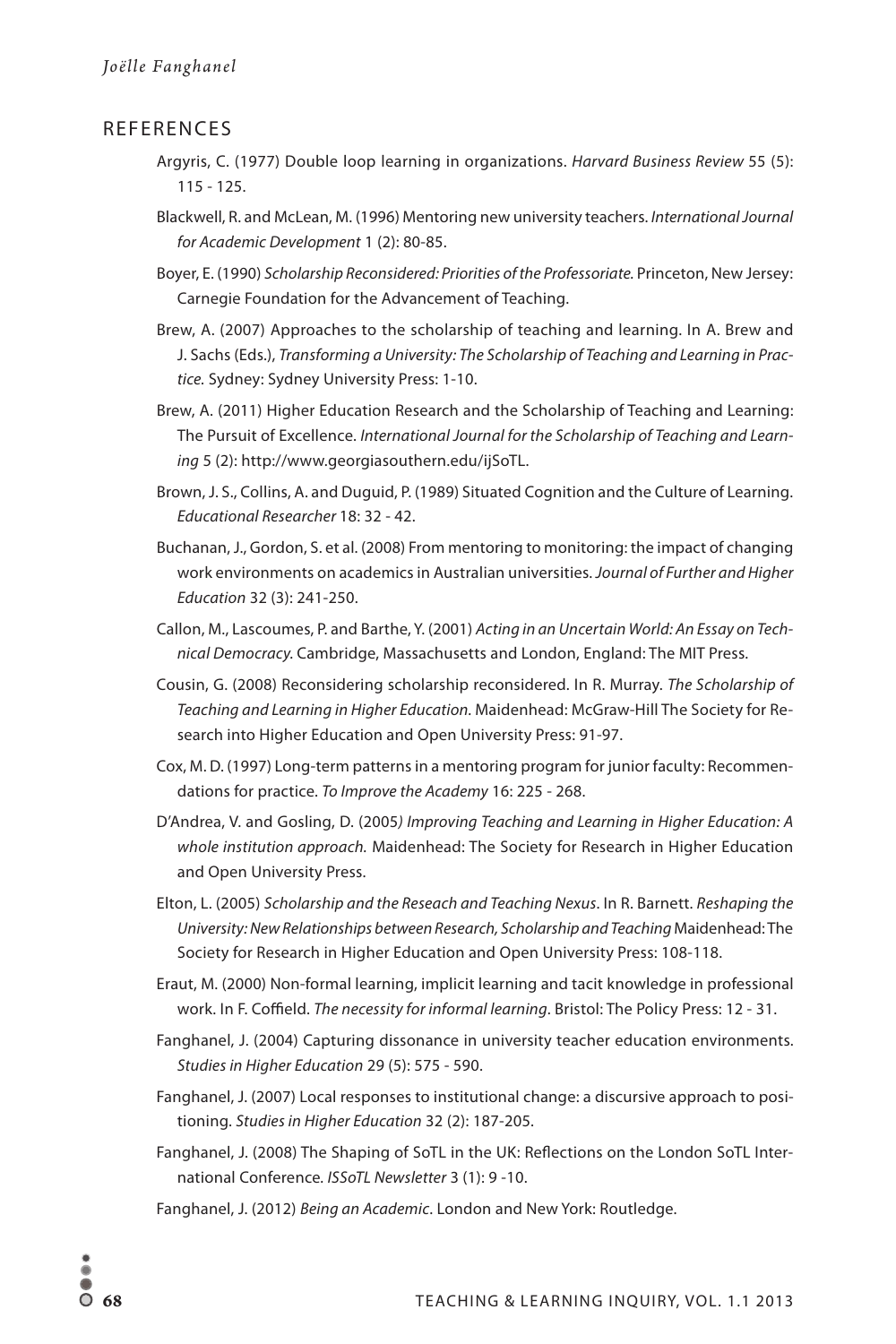- Guile, D. and Young, M. F. D. (2003) Transfer and Transition in Vocational Education: Some Theoretical Considerations. In T. Tuomi-Gröhn and Y. Engeström *Between School and Work: New Perspectives on Transfer and Boundary-Crossing*. Amsterdam: Pergamon: 63-81.
- Huber, M. T. and Hutchings, P. (2005) *The Advancement of Learning: Building the Teaching Commons.* San Francisco: Jossey-Bass.
- Huber, M. T. and Morreale, S. P., Eds. (2002) *Disciplinary styles in the scholarship of teaching and learning: Exploring common ground*. Washington, D.C.: American Association for Higher Education.
- Hutchings, P. (2000) *Opening Lines: Approaches to the Scholarship of Teaching and Learning*. Palo Alto, CA: The Carnegie Foundation for the Advancement of Teaching.
- Hutchings, P. (2007) Theory: The Elephant in the Scholarship of Teaching and Learning Room. *International Journal for the Scholarship of Teaching and Learning* 1 (1): http://academics .georgiasouthern.edu/ijSoTL/v1n1/essays/hutchings/IJ\_Hutchings.pdf
- Hutchings, P. and Huber, M. T (2008) Placing Theory in the Scholarship of Teaching and Learning. *Arts and Humanities in Higher Education* 7 (3): 229-244.
- Hutchings, P., Huber, M. T., and Ciccone, A.. (2011) *Scholarship of Teaching and Learning Reconsidered: Institutional Integration and Impact*. San Francisco: Jossey-Bass.
- Hutchings, P. and Shulman, L. S. (1999). The Scholarship of Teaching: New Elaborations, New Developments. *Change* 31 (5): 10-15.
- Kandlbinder, P. (2007) The Challenge of Deliberation for Academic Development. *International Journal for Academic Development* 12 (1): 55-59.
- Knight, P. (2002) *Being a Teacher in Higher Education*. Buckingham: The Society for Research into Higher Education and Open University Press.
- Knight, P., Tait, J. et al. (2006) The professional learning of teachers in higher education. *Studies in Higher Education* 31 (3): 319-339.
- Knight, P. and Trowler, P. (1999) It takes a village to raise a child: mentoring and the socialisation of new entrants to the academic professions. *Journal of Mentoring and Tutoring*  7(1): 23 -34.
- Kreber, C. (2013) *Authenticity in and through teaching in higher education: The transformative potential of the scholarship of teaching*. London and New York: Routledge.
- Lave, J and Wenger, E (1991) *Situated Learning: Legitimate Peripheral Participation*, Cambridge. Cambridge University Press.
- Lee, A., Manathunga, C. et al. (2010) Shaping a culture: oral histories of academic development in Australian universities. *Higher Education Research and Development* 29 (3): 307-318.
- Lucas, L. (2006) *The Research Game in Academic Life*. Maidenhead: The Society for Research into Higher Education and Open University Press.
- Lyotard, J. F. (1984) *The Postmodern Condition.* Manchester: Manchester University Press.
- Manathunga, C. (2006) Doing Educational Development Ambivalently: Applying postcolonial metaphors to educational development? *International Journal for Academic Development* 11(1): 19-29.